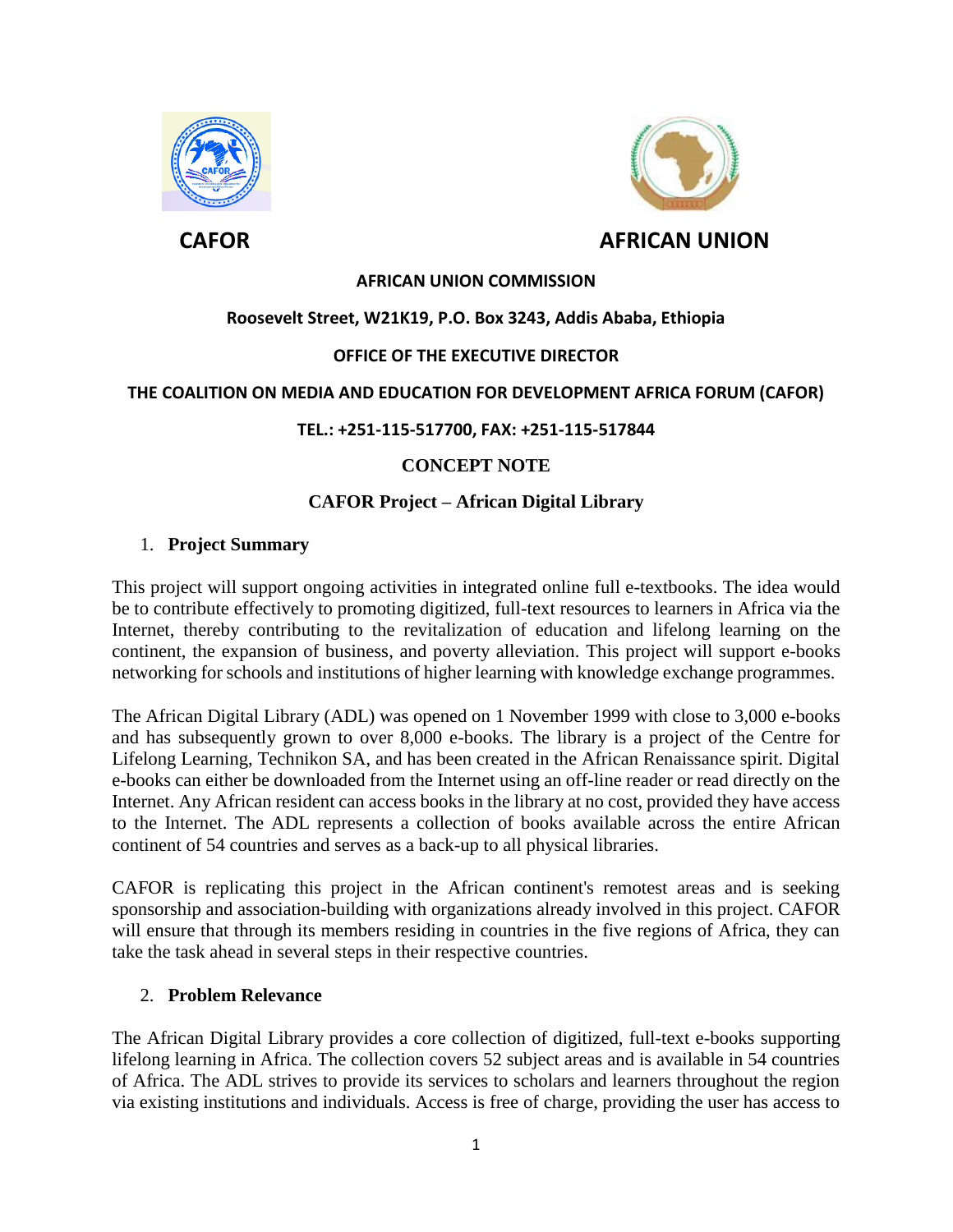the Internet. The ADL strives to offer a range of materials in support of existing facilities. Any existing library can increase its physical offerings to clients instantly by providing one or more Internet-enabled computers.

The ADL works in co-operation with netLibrary, a Colorado, USA-based company, to provide the required services. e-Books are hosted on the Internet on server farms at physical positions that are secure and not from particular countries. The location of the server farms is critical in ensuring the fastest possible access to all countries. Internet access in African countries is primarily received from the USA, with some European and other countries being used. Peering points to access information between African countries takes place off-continent. The hosting of server farms to support the African Digital Library needs to occur at sites close to standard peering points to maximize the delivery speed of e-book pages.

CAFOR will work closely with the following partners who initially contributed immensely in establishing the ADL. A joint venture project created the ADL between the Centre for Lifelong Learning of Technikon SA, The Association of African Universities and netLibrary, a Coloradobased US Company.

Online libraries typically provide:

- access to specific library or institution members,
- restricting access,
- preventing some people from gaining access to e-books.

ADL does not operate on this principle. CAFOR will apply for additional grants that would enable it to popularize, collect and expand different e-books. CAFOR would also contribute to the payment of storage fees and programming to support ongoing activities on the continent. Although digital books are gaining popularity in Africa, they tend to remain in the market's early-adaptor section. Many people still prefer the printed equivalent. CAFOR will provide more access to books that users would not otherwise be able to access in local libraries. This project is most relevant for Africa, and CAFOR would take it to further steps as ADL is a developmental project aimed at assisting a less-developed region of the world, where direct access to books is comparatively limited in contrast to what one finds, for example, in North America and Europe.

CAFOR will, through its media components, popularize and encourage e-books networking among schools and institutions of higher learning with knowledge exchange programmes. According to ADL principles, where a conventional, physical-campus institution needs to have multiple copies of the same book available for simultaneous access by more than one student, who would be compelled to purchase various copies of the book. The ADL buys just one copy of every title and does not purchase multiple copies of the same book. Customary intellectual property rights exist in all e-books, and it is every institution's responsibility to observe these.

The ADL now has a broad collection of e-books. The next phase of development should see the refinement and enrichment of the pack in such areas as: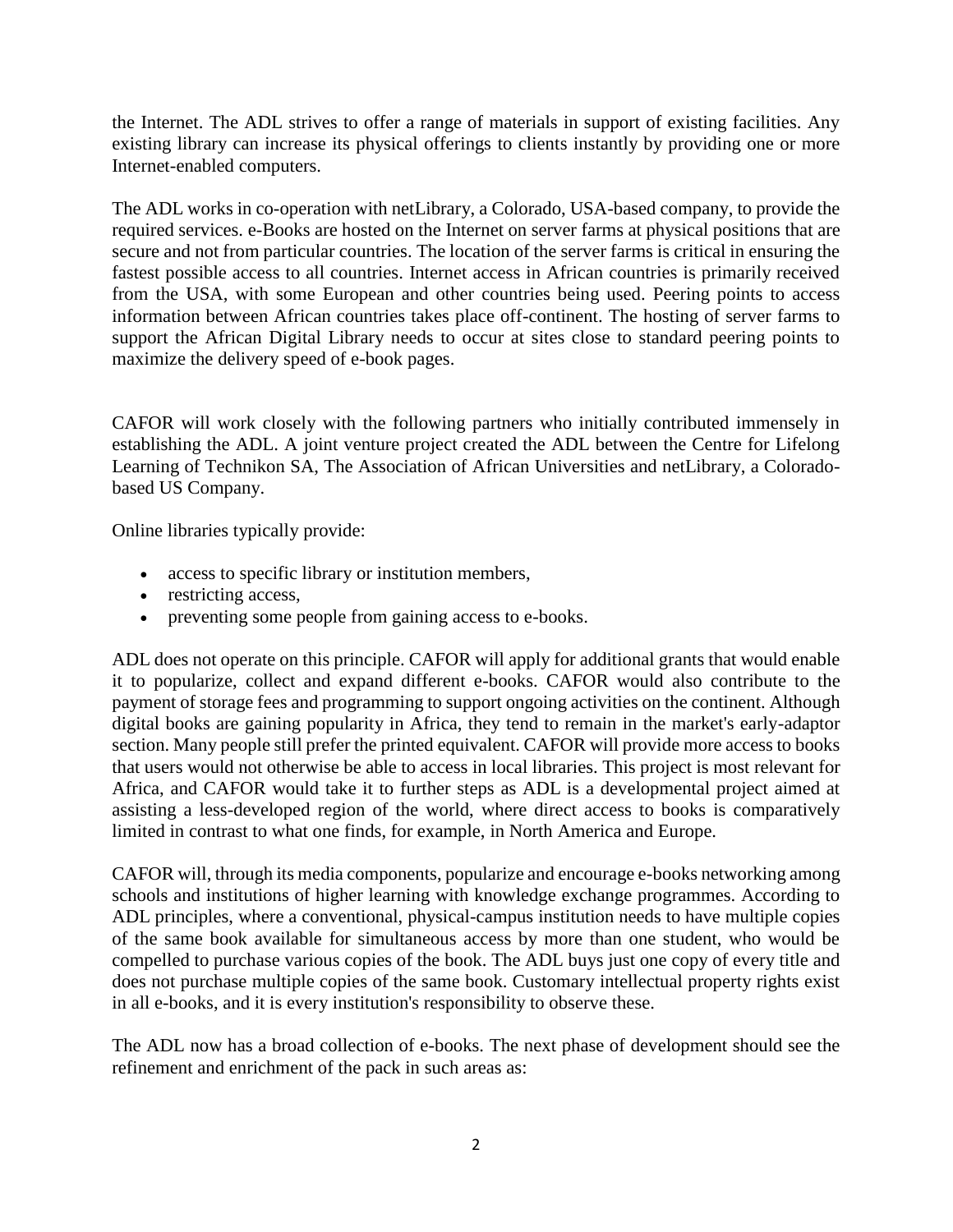- Science;
- Technology;
- Computer programming;
- General health care:
- Treatment and control of disease (e.g. Covid-19, Ebola, HIV/AIDS, TB, Hepatitis);
- Corporate governance;
- Corruption;
- Public sector management;
- Business development and management;
- Food production and security; and
- Animal husbandry and care.

# 3. **Call to Action**

CAFOR is associating with the ADL to provide the fixed Internet Protocol (IP) address. We will also want to have our logo displayed in the library for our patrons to see. We may do this in collaboration with ADL management to give further information and statistics on how CAFOR's users are using e-books, that would mainly constitute of youths across the continent CAFOR would want to build a private collection of books, at its cost, which can be restricted for use to its members. When users of an associated library login to the ADL, they will see the collection of books available from the central ADL collection, as well as the additional books purchased by the associated institution, while other users will not be able to see the books purchased for restricted use by that associated institution. The usual entry-level for a new library is at least 500 purchased e-books, which typically costs in the vicinity of US\$60,000. Associated institutions may start their collection at very much smaller amounts than this, for example, \$US1,500. Where an associated institution or donor wishes to place books in the central pool, these books become available to users across the continent.

CAFOR is seeking sponsorship for e-Book collections that are most relevant to African youths across the continent. Our supplies will be tailored to the size of support, with the average cost of an e-book, including storage and use in perpetuity, being US\$75. Prices of individual books vary within the range of about US\$12 to US\$250.

e-Books cost approximately the same as their printed equivalent, and storage must be paid in addition to this purchase price. The cost of storage is equivalent to paying for the physical library building, cataloguing programmes, library staff, time. Storage fees may be paid in one instalment or paid off over several years. The ADL pays a once-off storage fee of 50% of the price of the book. This fee enables the ADL to have the book in its collection, n perpetuity, and without any ongoing expenses.

The main staffing posts of the ADL do not require full-time employees. The roles are partly voluntary by both the individuals and the organizations involved in the project. CAFOR can, therefore, contain costs to an absolute minimum.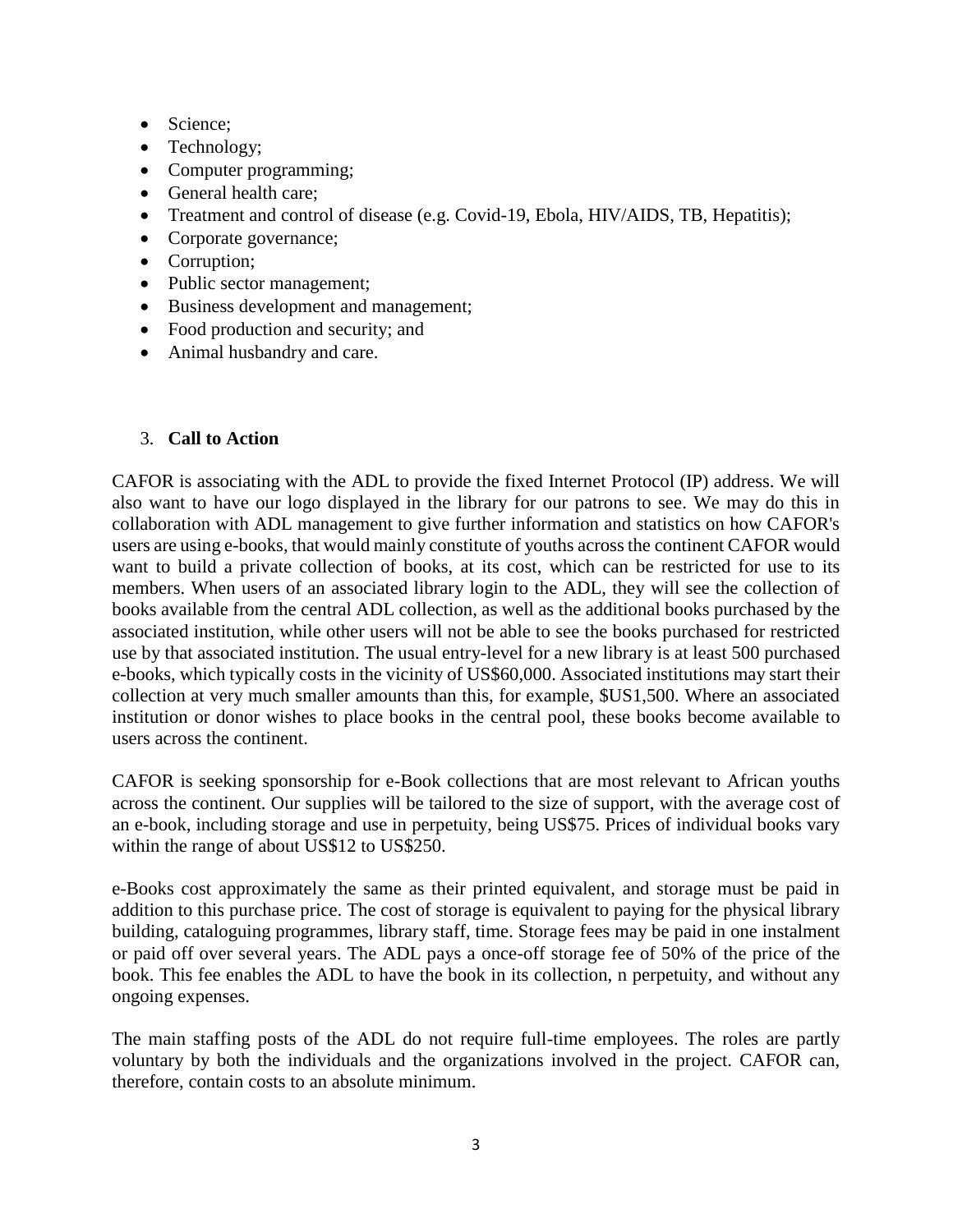CAFOR will also work with ADL to negotiate with African publishers to digitize African origin works and make these available for sale via digital book vendors (e.g. Amazon.com). This initiative is expected to make African results more visible and available internationally and generate a revenue stream through royalties back to the continent. Owners of the intellectual property, the digital publisher, and the ADL will share the benefits.

# **(a) Potential Sponsorships**

The African Digital Library may be sponsored in the following ways:

- e-Book collections (US\$75 to US\$2m);
- Sponsorship of the central office (US\$60,000 annually);
- Travel and subsistence to support an annual meeting of representatives from all sub-regions of Africa, to help co-ordinate e-book selection and promotion (US\$25,000); and
- Travel and subsistence to sustain a yearly gathering of the ADL management members to govern the African Digital Library.

| S. No.         | <b>SUMMARY BUDGET</b>                                                                                                             | Per Annum | Period (Yrs) | <b>Personnel</b><br><b>Deployed</b> | <b>Total (USD)</b> |
|----------------|-----------------------------------------------------------------------------------------------------------------------------------|-----------|--------------|-------------------------------------|--------------------|
| 1              | <b>STAFF COSTS</b>                                                                                                                |           |              |                                     |                    |
|                | Internal Staff Costs- Full Time                                                                                                   |           |              |                                     |                    |
|                | Staff (2 % of total salary costs)                                                                                                 | 68636.63  | 5            | 4                                   | 343183.15          |
|                | Field Based Experts Costs -<br>Project Period & Work                                                                              | 30000.00  | 5            | 5                                   | 750000             |
|                | Deploying 2 local field staff per<br>country                                                                                      | 500       | 5            | 10                                  | 25000              |
| $\overline{2}$ | <b>PROJECT IMPLEMENTATION</b><br><b>COSTS</b>                                                                                     |           |              |                                     |                    |
|                | Innovating education                                                                                                              | 12000     | 5            |                                     | 60000              |
|                | Workshops and Seminars to<br>move to digital education &                                                                          |           |              |                                     |                    |
|                | elearning                                                                                                                         | 10000     | 5            |                                     | 50000              |
|                | Basic ICT Teacher training &<br>Competencies                                                                                      | 12500     | 5            |                                     | 62500              |
|                | Teacher professional<br>development training                                                                                      | 15000     | 5            |                                     | 75000              |
|                | Provision of learning materials                                                                                                   | 30000     | 5            |                                     | 150000             |
|                | ICT Integration of schools                                                                                                        | 30000     | 1            |                                     | 30000              |
|                | Website development & MIS<br>reporting                                                                                            | 25000     | 1            |                                     | 25000              |
| 3              | <b>Other Costs</b>                                                                                                                |           |              |                                     |                    |
|                | <b>Communication Costs- Monthly</b><br>Mobile Top-Ups, Printouts,<br>Stationery, Shipping, Postage,<br>etc (per annum per person) | 3000      | 5            | 9                                   | 135000             |
|                | Monitoring , Evaluation Costs & IT<br>Costs in 5 countries                                                                        | 4000      | 5            | 5                                   | 100000             |
|                | <b>Associated Costs (Supplies,</b><br>Equipment Costs, etc)                                                                       | 50000     | 5            | 5                                   | 1250000            |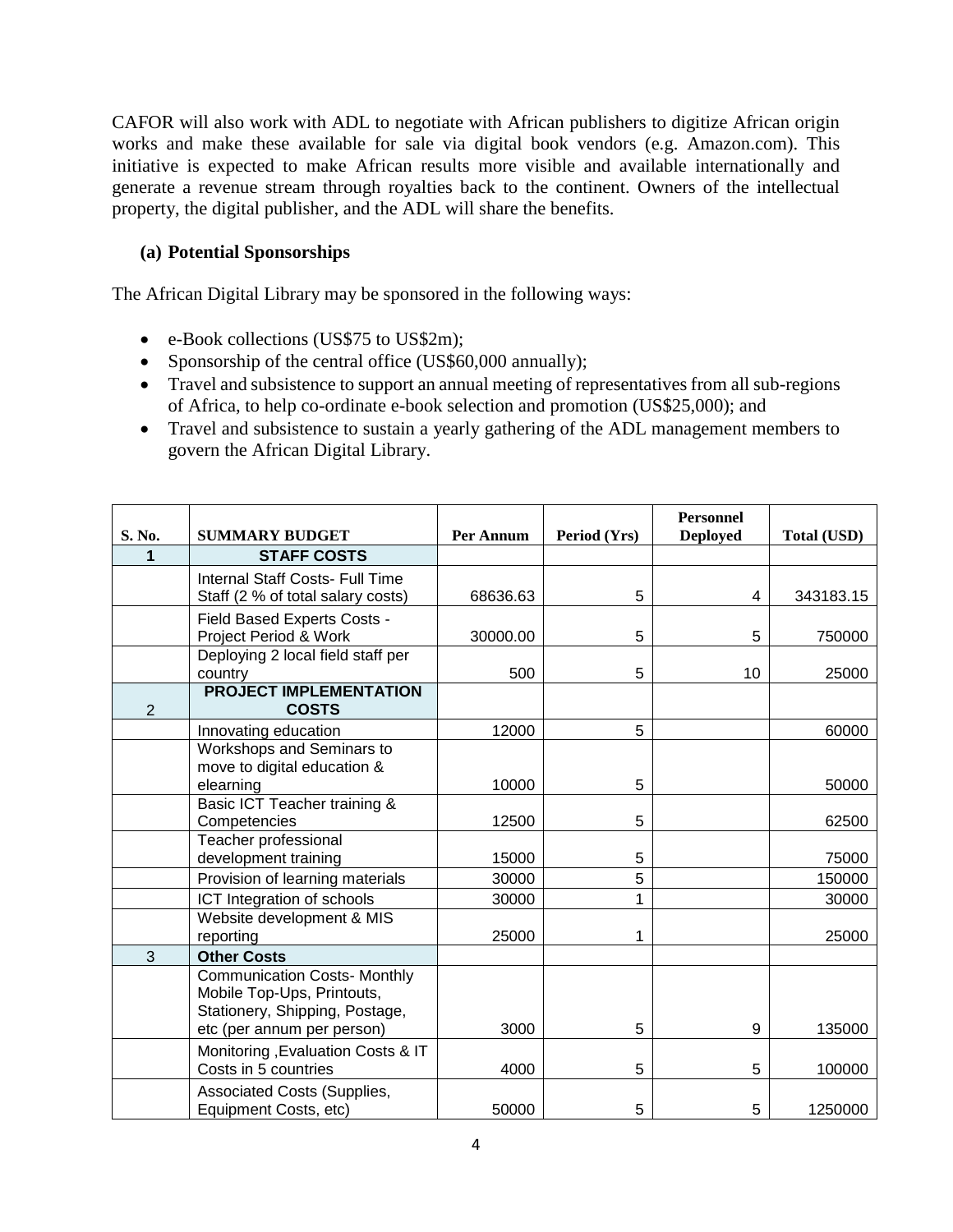|   | Operational Costs - Office Set-up<br>Costs, Office Equipment, Etc | 40000 |   | 5 | 200000      |
|---|-------------------------------------------------------------------|-------|---|---|-------------|
| 4 | <b>TRAVEL&amp; TRANSPORTATION</b><br><b>COSTS</b>                 |       |   |   |             |
|   | <b>Travel Insurance</b>                                           | 1350  | 5 | 9 | 60750       |
|   | Per Diems per day for internal                                    |       |   |   |             |
|   | staff                                                             | 260   | 5 | 9 | 11700       |
|   | Per Diems per day for                                             |       |   |   |             |
|   | international staff                                               | 200   | 5 | 5 | 5000        |
|   | Local Travel Costs per month                                      | 1000  | 5 | 9 | 45000       |
|   | <b>International Travel Costs</b>                                 | 600   | 5 | 9 | 27000       |
| 5 | <b>TOTAL AMOUNT</b>                                               |       |   |   | 3405133     |
|   | <b>MISCELLANEOUS</b>                                              |       |   |   |             |
| 6 | <b>EXPENDITURE</b>                                                |       |   |   |             |
|   | Calculated at 15% of TOTAL                                        |       |   |   |             |
|   | Amount                                                            |       |   |   | 510769.9725 |
|   |                                                                   |       |   |   |             |
|   | <b>GRAND TOTAL</b>                                                |       |   |   | 3,915,903   |

Sponsors may expect recognition in a few ways:

- On the flash page that users see when they enter the library (**[http://AfricaEducation.org/adl/](http://africaeducation.org/adl/)** then take "Use the library";
- Sponsors may be included in a roll of honour, hosted on **[www.AfricaEducation.org](http://www.africaeducation.org/)**, accessible from the ADL;
- Sponsors will be recognized in presentations at conferences and meetings as having supported education in Africa;
- A later development may include sponsor labels in individual e-books;
- Should a sponsor wish to remain anonymous, this will be respected by the ADL; and
- A section 501[c]3 registered company in the USA can issue tax certificates in that country, while Technikon SA can issue tax certificates in South Africa.

# **(b) The Future and Expected Outcomes**

The objectives for 2021 are to grow the services of the African Digital Library:

- To 100,000 registered users (African scholars and lifelong learners);
- $\bullet$  To 200,000 e-books;
- With 100 associated libraries; and
- In 55 African countries

Over the next five years, the African Digital Library will strive to reach at least 30,000 users in Africa's 55 countries, collecting at least 200,000 e-book titles. The improvement in the quality of computer screens and tablets' use over the past years and expected improvements during the next three to five years is likely to make books more user-friendly and more comfortable to read onscreen.

# (c) **Capacity building in Africa**